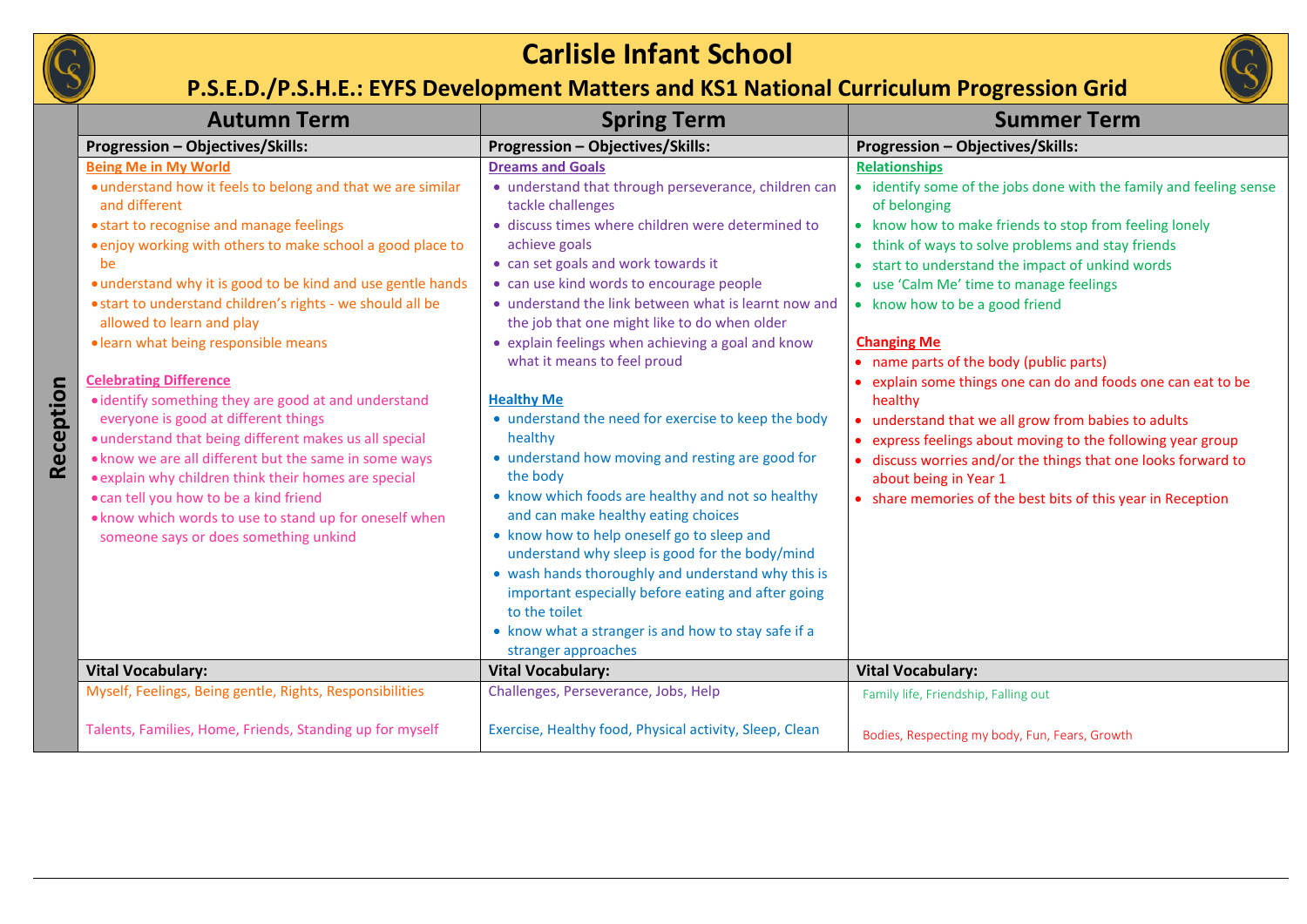|                                       | <b>Autumn Term</b>                                                                                                                                                                                                                                                                                                                                                                                                                                                                                                                                                                                                                                                                                                                                                                                                                                                                                                                                                                                                                                                                                                                                                                                                                                            | <b>Spring Term</b>                                                                                                                                                                                                                                                                                                                                                                                                                                                                                                                                                                                                                                                                                                                                                                                                                                                                                                                                                                                                                                                                                                                                                                                                                                                                                                                                                                                                                                                                                                                                                                          | <b>Summer Term</b>                                                                                                                                                                                                                                                                                                                                                                                                                                                                                                                                                                                                                                                                                                                                                                                                                                                                                                                                                                                                                                                                                                                                                                                                                                                                                                                                                                                                                                                                                                                                                                                            |
|---------------------------------------|---------------------------------------------------------------------------------------------------------------------------------------------------------------------------------------------------------------------------------------------------------------------------------------------------------------------------------------------------------------------------------------------------------------------------------------------------------------------------------------------------------------------------------------------------------------------------------------------------------------------------------------------------------------------------------------------------------------------------------------------------------------------------------------------------------------------------------------------------------------------------------------------------------------------------------------------------------------------------------------------------------------------------------------------------------------------------------------------------------------------------------------------------------------------------------------------------------------------------------------------------------------|---------------------------------------------------------------------------------------------------------------------------------------------------------------------------------------------------------------------------------------------------------------------------------------------------------------------------------------------------------------------------------------------------------------------------------------------------------------------------------------------------------------------------------------------------------------------------------------------------------------------------------------------------------------------------------------------------------------------------------------------------------------------------------------------------------------------------------------------------------------------------------------------------------------------------------------------------------------------------------------------------------------------------------------------------------------------------------------------------------------------------------------------------------------------------------------------------------------------------------------------------------------------------------------------------------------------------------------------------------------------------------------------------------------------------------------------------------------------------------------------------------------------------------------------------------------------------------------------|---------------------------------------------------------------------------------------------------------------------------------------------------------------------------------------------------------------------------------------------------------------------------------------------------------------------------------------------------------------------------------------------------------------------------------------------------------------------------------------------------------------------------------------------------------------------------------------------------------------------------------------------------------------------------------------------------------------------------------------------------------------------------------------------------------------------------------------------------------------------------------------------------------------------------------------------------------------------------------------------------------------------------------------------------------------------------------------------------------------------------------------------------------------------------------------------------------------------------------------------------------------------------------------------------------------------------------------------------------------------------------------------------------------------------------------------------------------------------------------------------------------------------------------------------------------------------------------------------------------|
| Progression<br>$\blacksquare$<br>Year | <b>Being Me in My World</b><br>. can feel special and safe in class<br>· understand the rights and responsibilities as a member of a<br>class<br>. know that one 'belongs' in their class<br>• understand the rights and responsibilities for being a member<br>of their class<br>. know how to make the class a safe place for everybody to<br>learn<br>. know the views are valued and can contribute to the Learning<br>Charter<br>• recognise how it feels to be proud of an achievement<br>• recognise choices and understand the consequences<br>• recognise the range of feelings when faced with certain<br>consequences<br><b>Celebrating Difference</b><br>• can identify similarities between people in the class<br>• describe ways in which one is the same as friends<br>• can identify differences between people in the class<br>· describe ways in which one is different to friends<br>· describe what bullying is<br>· understands how being bullied might feel<br>. knows people who one could talk to if they feel unhappy or<br>are being bullied<br>• can be kind to children who are bullied<br>• know how to make new friends<br>. know how it feels to make a new friend<br>· understand differences make us all special and unique | <b>Dreams &amp; Goals</b><br>• can set simple goals<br>· discuss a thing that is done well<br>• can set a goal and work out how to achieve it<br>• can discuss you how one learns best<br>• understands how to work well with a partner<br>• celebrates achievements with partners<br>• can tackle a new challenge and understand this might<br>stretch learning<br>• can identify feelings when faced with a new challenge<br>• can identify obstacles which make it more difficult to<br>achieve new challenges and can work out how to<br>overcome them<br>• know feeling when faced with obstacles and how it<br>feels when they are overcome<br><b>Healthy Me</b><br>• understand the difference between being healthy and<br>unhealthy, and know some ways to keep healthy<br>• feel good about oneself when healthy choices are<br>made<br>• know how to make healthy lifestyle choices<br>• know how to keep clean and healthy, and understand<br>how germs cause disease/illness<br>• know that all household products including medicines<br>can be harmful if not used properly<br>• understand that medicines can help humans if they<br>feel poorly and know how to use them safely<br>• know some ways to help oneself when feeling poorly<br>• know how to keep safe when crossing the road, and<br>about people who can help people to stay safe<br>• recognise when feeling frightened and know who to<br>ask for help<br>• explain why bodies are amazing and can identify some<br>ways to keep it safe and healthy<br>• recognise how being healthy helps people to feel | <b>Relationships</b><br>• can identify the members of my family and understand that there<br>are lots of different types of families<br>• know how it feels to belong to a family and care about the people<br>who are important<br>identify what being a good friend means<br>$\bullet$<br>• know how to make a new friend<br>• know appropriate ways of physical contact to greet friends and<br>know personal preferences<br>• recognise which forms of physical contact are acceptable and<br>unacceptable<br>• know who can help in the school community<br>• know when help is needed and know how to ask for it<br><b>Changing Me</b><br>• start to understand the life cycles of animals and humans<br>• understand that changes happen as humans grow and recognise<br>that this is OK<br>• explain some things about oneself that has changed and some<br>things about oneself that has stayed the same<br>know that changes are OK and that sometimes they will happen<br>whether we want them to or not<br>explain how the body has changed since being a baby<br>• understand that growing up is natural and that everybody grows at<br>different rates<br>• can identify the parts of the body that make boys different to girls<br>and can use the correct names for these: penis, testicles, vagina,<br>vulva, anus<br>respect own bodies and understand which parts are 'private'<br>• understand changes occur every time we learn<br>• find enjoyment in learning new things<br>discuss changes that have<br>$\bullet$<br>• happened in own lives<br>• know some ways to cope with changes |
|                                       | <b>Vital Vocabulary:</b>                                                                                                                                                                                                                                                                                                                                                                                                                                                                                                                                                                                                                                                                                                                                                                                                                                                                                                                                                                                                                                                                                                                                                                                                                                      | happy<br><b>Vital Vocabulary:</b>                                                                                                                                                                                                                                                                                                                                                                                                                                                                                                                                                                                                                                                                                                                                                                                                                                                                                                                                                                                                                                                                                                                                                                                                                                                                                                                                                                                                                                                                                                                                                           | <b>Vital Vocabulary:</b>                                                                                                                                                                                                                                                                                                                                                                                                                                                                                                                                                                                                                                                                                                                                                                                                                                                                                                                                                                                                                                                                                                                                                                                                                                                                                                                                                                                                                                                                                                                                                                                      |
|                                       | Special, safe, community, consequences, rewards                                                                                                                                                                                                                                                                                                                                                                                                                                                                                                                                                                                                                                                                                                                                                                                                                                                                                                                                                                                                                                                                                                                                                                                                               | Success, achievement, learning styles, overcoming                                                                                                                                                                                                                                                                                                                                                                                                                                                                                                                                                                                                                                                                                                                                                                                                                                                                                                                                                                                                                                                                                                                                                                                                                                                                                                                                                                                                                                                                                                                                           | Belonging, physical contact, preferences, celebrations                                                                                                                                                                                                                                                                                                                                                                                                                                                                                                                                                                                                                                                                                                                                                                                                                                                                                                                                                                                                                                                                                                                                                                                                                                                                                                                                                                                                                                                                                                                                                        |
|                                       | Similarities, differences, bullying, celebrating                                                                                                                                                                                                                                                                                                                                                                                                                                                                                                                                                                                                                                                                                                                                                                                                                                                                                                                                                                                                                                                                                                                                                                                                              | obstacles<br>Medicine, medication, road safety                                                                                                                                                                                                                                                                                                                                                                                                                                                                                                                                                                                                                                                                                                                                                                                                                                                                                                                                                                                                                                                                                                                                                                                                                                                                                                                                                                                                                                                                                                                                              | Life cycles (animal/human), male, female, changes, penis, testicles,<br>vagina, vulva, anus                                                                                                                                                                                                                                                                                                                                                                                                                                                                                                                                                                                                                                                                                                                                                                                                                                                                                                                                                                                                                                                                                                                                                                                                                                                                                                                                                                                                                                                                                                                   |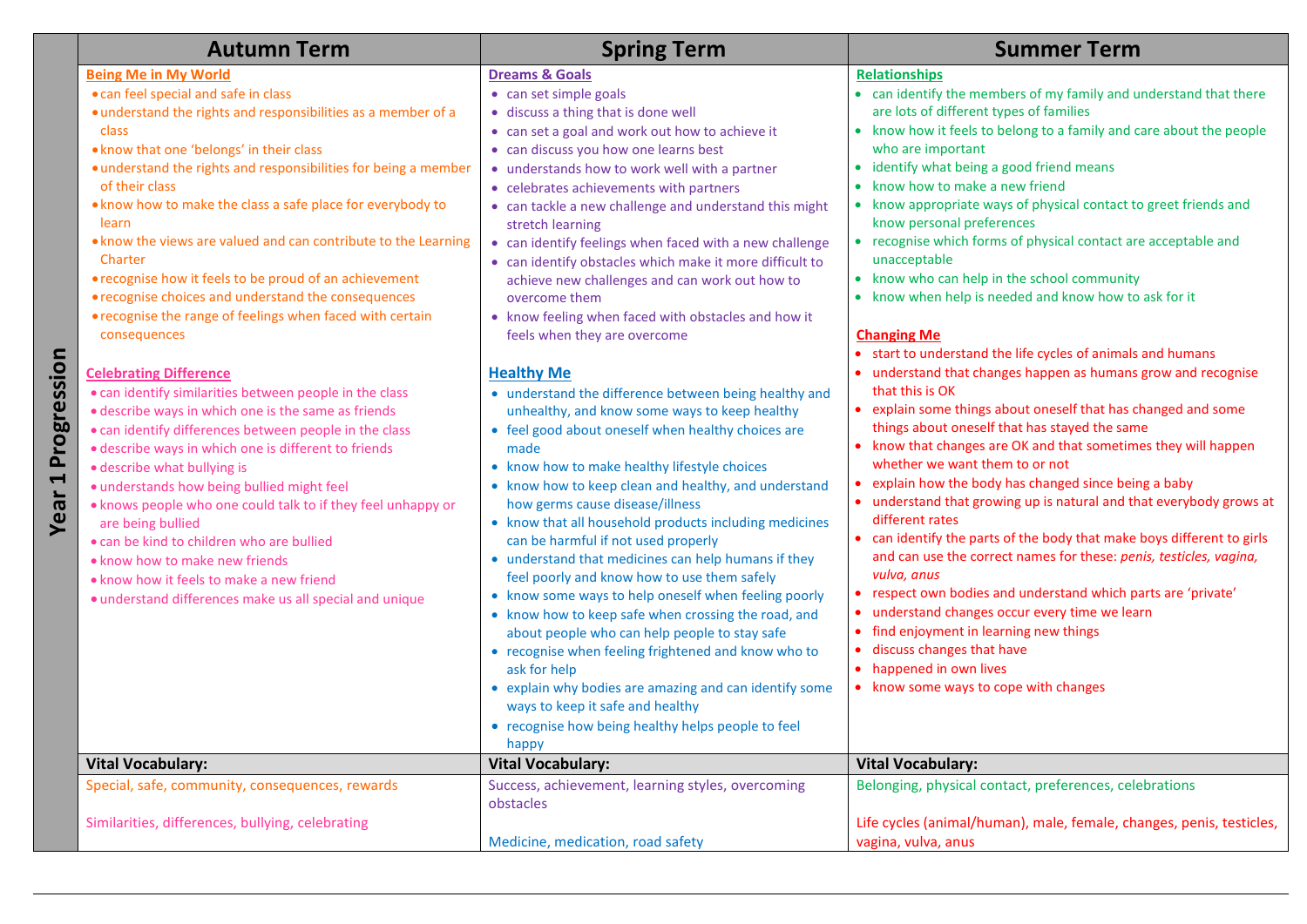|                                                | <b>Autumn Term</b>                                                                                                                                                                                                                                                                                                                                                                                                                                                                                                                                                                                                                                                                                                                                                                                                                                                                                                                    | <b>Spring Term</b>                                                                                                                                                                                                                                                                                                                                                                                                                                                                                                                                                                                                                                                                                                                                                                                                                        | <b>Summer Term</b>                                                                                                                                                                                                                                                                                                                                                                                                                                                                                                                                                                                                                                                                                                                                                                                                                                                                                                                                                                                                                                                                                                                                                                                                                                                                           |
|------------------------------------------------|---------------------------------------------------------------------------------------------------------------------------------------------------------------------------------------------------------------------------------------------------------------------------------------------------------------------------------------------------------------------------------------------------------------------------------------------------------------------------------------------------------------------------------------------------------------------------------------------------------------------------------------------------------------------------------------------------------------------------------------------------------------------------------------------------------------------------------------------------------------------------------------------------------------------------------------|-------------------------------------------------------------------------------------------------------------------------------------------------------------------------------------------------------------------------------------------------------------------------------------------------------------------------------------------------------------------------------------------------------------------------------------------------------------------------------------------------------------------------------------------------------------------------------------------------------------------------------------------------------------------------------------------------------------------------------------------------------------------------------------------------------------------------------------------|----------------------------------------------------------------------------------------------------------------------------------------------------------------------------------------------------------------------------------------------------------------------------------------------------------------------------------------------------------------------------------------------------------------------------------------------------------------------------------------------------------------------------------------------------------------------------------------------------------------------------------------------------------------------------------------------------------------------------------------------------------------------------------------------------------------------------------------------------------------------------------------------------------------------------------------------------------------------------------------------------------------------------------------------------------------------------------------------------------------------------------------------------------------------------------------------------------------------------------------------------------------------------------------------|
|                                                | <b>Being Me in My World</b><br>• can identify hopes and fears for the year<br>• recognises when one feels worried and know who to ask for<br>help                                                                                                                                                                                                                                                                                                                                                                                                                                                                                                                                                                                                                                                                                                                                                                                     | <b>Dreams &amp; Goals</b><br>• can choose a realistic goal and think about how to<br>achieve it<br>• explains things that have been achieved and explain                                                                                                                                                                                                                                                                                                                                                                                                                                                                                                                                                                                                                                                                                  | <b>Relationships</b><br>• identify the different members of own family and understand own<br>relationship with each of them<br>• recognise the importance to share and cooperate                                                                                                                                                                                                                                                                                                                                                                                                                                                                                                                                                                                                                                                                                                                                                                                                                                                                                                                                                                                                                                                                                                             |
| Progression<br>$\overline{\mathbf{C}}$<br>Year | · understands the rights and responsibilities for being a<br>member of the class and school<br>• can help to make the class a safe and fair place<br>• can listen to other people and contribute own ideas about<br>rewards and consequences<br>· understands how following the Learning Charter will help self<br>and others learn<br>• can work cooperatively<br>• can recognise the choices one makes and understands<br>consequences<br>. chooses to follow the Learning Charter<br><b>Celebrating Difference</b><br>• start to understand that sometimes people make                                                                                                                                                                                                                                                                                                                                                             | associated feelings<br>• perseveres even when things get difficult<br>• can explain strengths as a learner<br>• recognise who one works well with and who it is more<br>difficult to work with<br>• can tell you how working with other people helps<br>people learn<br>• can work well in a group to solve problems<br>• explain feelings about working in a group<br>• knows how to share success with other people<br>• explains how being part of a successful group feels and<br>can store these feelings in an internal treasure chest<br><b>Healthy Me</b>                                                                                                                                                                                                                                                                         | • accept that everyone's family is different and understand that most<br>people value their family<br>• understand that there are lots of forms of physical contact within a<br>family and that some of this is acceptable and some is not<br>• know which types of physical contact people like and don't like and<br>can talk about this<br>• identify things that cause conflict with friends<br>• demonstrate how to resolve conflicts with friends<br>• understand that sometimes it is good to keep a secret and<br>sometimes it is not<br>• know how it feels to be asked to keep a secret that one does not<br>want to keep and know who to talk to about this<br>• recognise and appreciate people who can help in a family, at school<br>and in the community                                                                                                                                                                                                                                                                                                                                                                                                                                                                                                                      |
|                                                | assumptions about boys and girls (stereotypes)<br>· understand some ways in which boys and girls are similar and<br>feel good about this<br>· understand some ways in which boys and girls are different<br>and accept that this is OK<br>· understand that bullying is sometimes about difference<br>· explain how someone who is bullied feels<br>. be kind to children who are bullied<br>• recognise what is right and wrong<br>· and know how to look after oneself<br>. know when and how to stand up for self and others<br>. know how to get help if oneself is being bullied<br>• understand that it is OK to be different from other people<br>and to be friends with them<br>• understand others shouldn't be judged for being different.<br>• know how it feels to be a friend and have a friend<br>• can explain some differences between oneself and friends<br>· understand differences make us all special and unique | • identify what is needed to keep bodies healthy<br>• motivated to make healthy lifestyle choices<br>• can show or explain what being relaxed means<br>• know some things that makes people feel relaxed and<br>some that make them feel stressed<br>• explain when a feeling is weak and when a feeling is<br>strong<br>• understand how medicines work in the body and how<br>important it is to use them safely<br>• feel positive about caring for the body and keeping it<br>healthy<br>• can sort foods into the correct food groups and know<br>which foods the human body needs every day to keep<br>healthy<br>• have healthy relationships with food and identify<br>popular foods<br>• can make some healthy snacks and explain why they<br>are good for the body<br>• express how it feels to share healthy food with friends | • understand how it feels to trust someone<br>• express appreciation for the people in special relationships<br>• be comfortable accepting appreciation from others<br><b>Changing Me</b><br>• recognises cycles of life in nature and understand there are some<br>changes that are outside of own control and can recognise how one<br>feels about this<br>• can discuss the natural process of growing from young to old and<br>understand that this is not within own control<br>• can identify respected older people<br>• can recognise how own body has changed since being a baby and<br>where one is on the continuum from young to old<br>• feel pride about becoming more independent<br>• recognise the physical differences between boys and girls, use the<br>correct names for parts of the body (penis, anus, testicles, vagina,<br>vulva) and appreciate that some parts of the body are private<br>• can express feelings about likes/dislikes about being a boy/girl<br>• understand there are different types of touch and can express<br>which are liked and disliked<br>• can identify what children are looking forward to when they move<br>to their next class<br>• can start to think about changes they will make when in Year 3 and<br>know how to go about this |